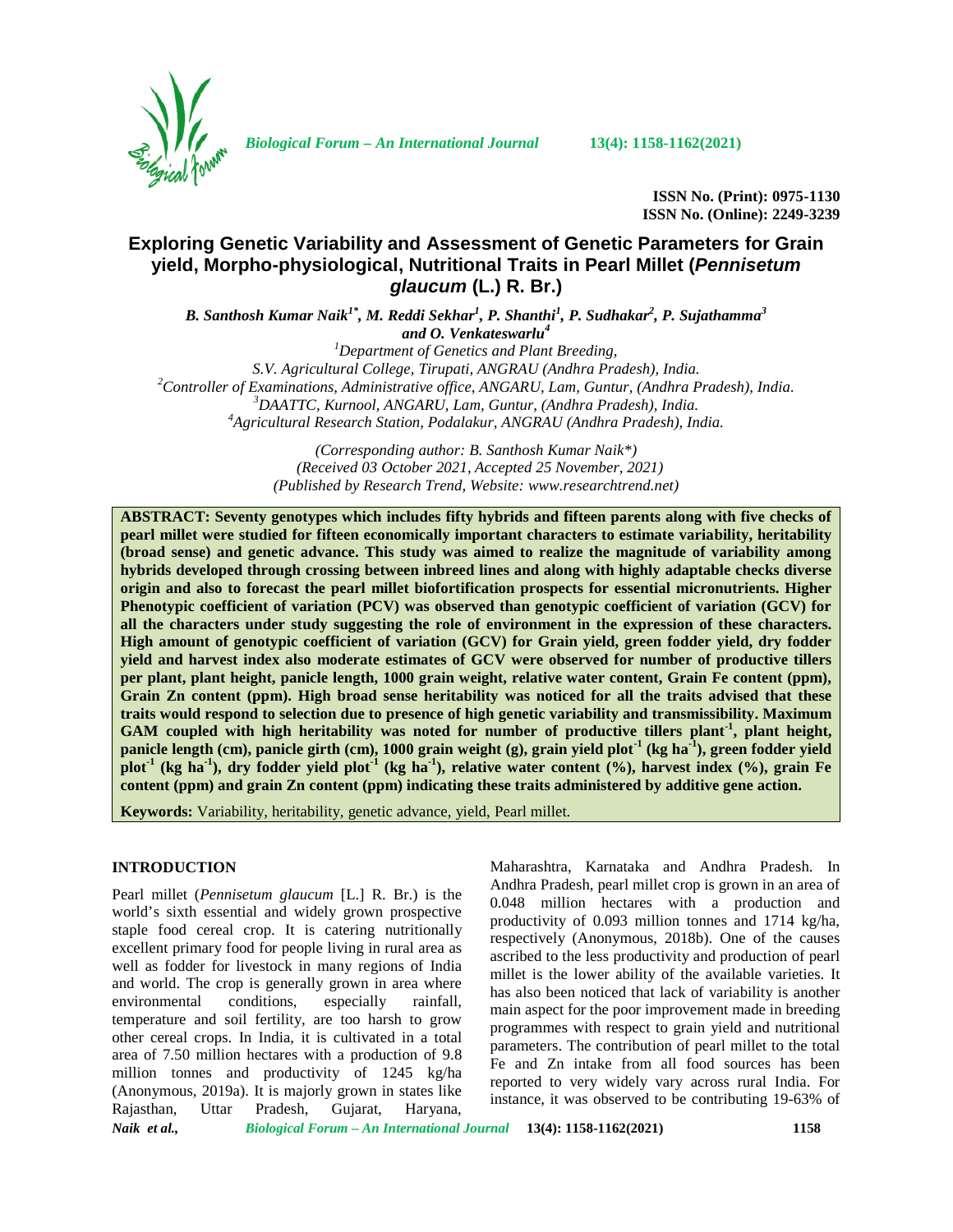the total Fe intake and 16-56% of the total Zn intake in parts of Rajasthan, Maharashtra and Gujarat states (Parthasarathy Rao *et al.,* 2006). Large genetic variability for Fe and Zn density observed in the breeding lines, improved populations and germplasm (Velu *et al.,* 2007, Rai *et al.,* 2012) provides for good prospects to breed improved pearl millet cultivars with elevated levels of these micronutrients. Africa covering an area of more than 29 where micronutrient deficiencies are particularly concentrated (Shukla *et al*., 2014). It has high protein content with balanced amino acids, carbohydrates and fat. It is also rich in many micronutrients such as calcium, iron and zinc and is free from anti nutritional compounds like tannins (Malhotra and Dhindsa, 1984).

It is a allogamous crop because of the protogynous nature of its hermaphrodite flowers. It believed that the center of origin of Pearl millet is West Africa particularly from northern–central Sahel region and from there introduced in India (Oumar *et al*., 2008). Use of hybrids in pearl millet has saved a way of great success since the inception of idea using hybrids as commercial varieties, particularly in field-crops (Tripp and Pal 1998). In India started to produce pearl millet hybrids as early as 1951 (Rao *et al*., 1951) and commercialized to farmers in year 1965 using cytoplasmic male sterile line Tift 23A (Yadav and Rai 2013). The variability in plant population is the first requirement for crop improvement Programme. The amount of variability in the germplasm or hybrids of any crops set the limits of progress that can achieve through selection (Sanadya *et al*., 2018).

Many efforts put together to judge the extent of variability in pearl millet with respect to grain yield and nutritional parameters. However, the assessment of variation made on truly diverse germplasm gives an idea of the range of variation which would support in evaluating the variability and elements for limited developments made in pearl millet. The imperative factor for bringing yield enhancement is to pick up the genotypes with high variability.

Genetic variability is important for characters in choosing the desirable genotypes. Genetic parameters such as genotypic coefficient of variation (GCV) and Phenotypic coefficient of variation (PCV) are helpful in encounter the magnitude of variability present in the germplasm. Heritability in aggregate with high genetic advance would be greater helpful in estimating the resultant effect in selection of the best genotypes for yield and its attributing characters. The current experiment was laid out comprising of fifty hybrids and fifteen parents along with five checks of pearl millet to determine the genetic variability and heritability for Grain yield, Morpho-physiological and Nutritional traits.

# **MATERIALS AND METHODS**

This trial was conducted with seventy genotypes of pearl millet consisting of 50 hybrids, 5 A-lines, 10 R- lines and 5 checks during *kharif,* 2020 at ARS, Podalakur in RBD replicated thrice. Every genotype was sown in one row of four meters length with  $45 \times 15$ cm spacing. All management practices were followed as and when required to establish a good crop.

Observations were recorded on 15 economically important characters viz., Number of productive tillers plant<sup>-1</sup>, Plant height (cm), Panicle length (cm), Panicle girth (cm), 1000 grain weight (g), Grain yield  $plot<sup>-1</sup>$  (kg ha<sup>-1</sup>), Green fodder yield plot<sup>-1</sup> (kg ha<sup>-1</sup>), Dry fodder yield plot<sup>-1</sup> (kg ha<sup>-1</sup>), Days to 50% flowering, Days to maturity, SPAD chlorophyll meter readings (60 DAS), Relative water content (%), Harvest index (%), Grain Fe content (ppm), Grain Zn content (ppm).

Data from all the characters studied were exposed to analysis of variance technique on the basis of model proposed by Panse and Sukhatme (1961). The genotypic and phenotypic coefficients of variability were calculated as per the formulae proposed by Burton and Devane (1952). Heritability in broad sense and genetic advance were estimated using the formula given by Lush (1940); Johnson *et al.,* (1955) respectively.

The analysis of variance (ANOVA) method, as described by Singh and Chowdary (1985), was used. Burton's method was used to calculate the variability parameters, genotypic and phenotypic coefficients of variation (GCV and PCV). PCV and GCV (Robinson *et al.,* 1949) and GA and GAM (Johnson *et al.,* 1955) were classified into three groups: low (0-10%), moderate (10.1-20%) and high (>20%). Heritability was classified into three categories: low (0-30%), moderate (30.1-60%) and high (>60%).

## **RESULTS AND DISCUSSION**

The analysis of variance revealed that genotypes of pearl millet differed significantly for all the traits studied suggesting presence of adequate variability among the genotypes (Table 1). The higher estimates of PCV than GCV were observed for all the characters under study (Table 2). The high estimates of GCV were realized for grain yield, green fodder yield, dry fodder yield and harvest index. The results are in conformity with grain yield by Narasimhulu *et al.,* (2021). The Moderate values of PCV and GCV noticed in the study for number of productive tillers per plant, plant height, panicle length, 1000 grain weight, relative water content, Grain Fe content (ppm) and Grain Zn content (ppm). The results are in accordance with Sathya *et al.,* (2014) for number of productive tillers and panicle length; Sowmiya *et al.,* (2016) for plant height; Sumathi & Revathi (2016) for 1000 grain weight.

The Low estimates of GCV and PCV were detected for Panicle girth (cm), Days to 50% flowering, Days to maturity and SPAD chlorophyll meter readings (60 DAS). The results are in similar with Sumathi *et al.,* (2010) for Panicle girth (cm) in pearl millet for Days to 50% flowering in finger millet.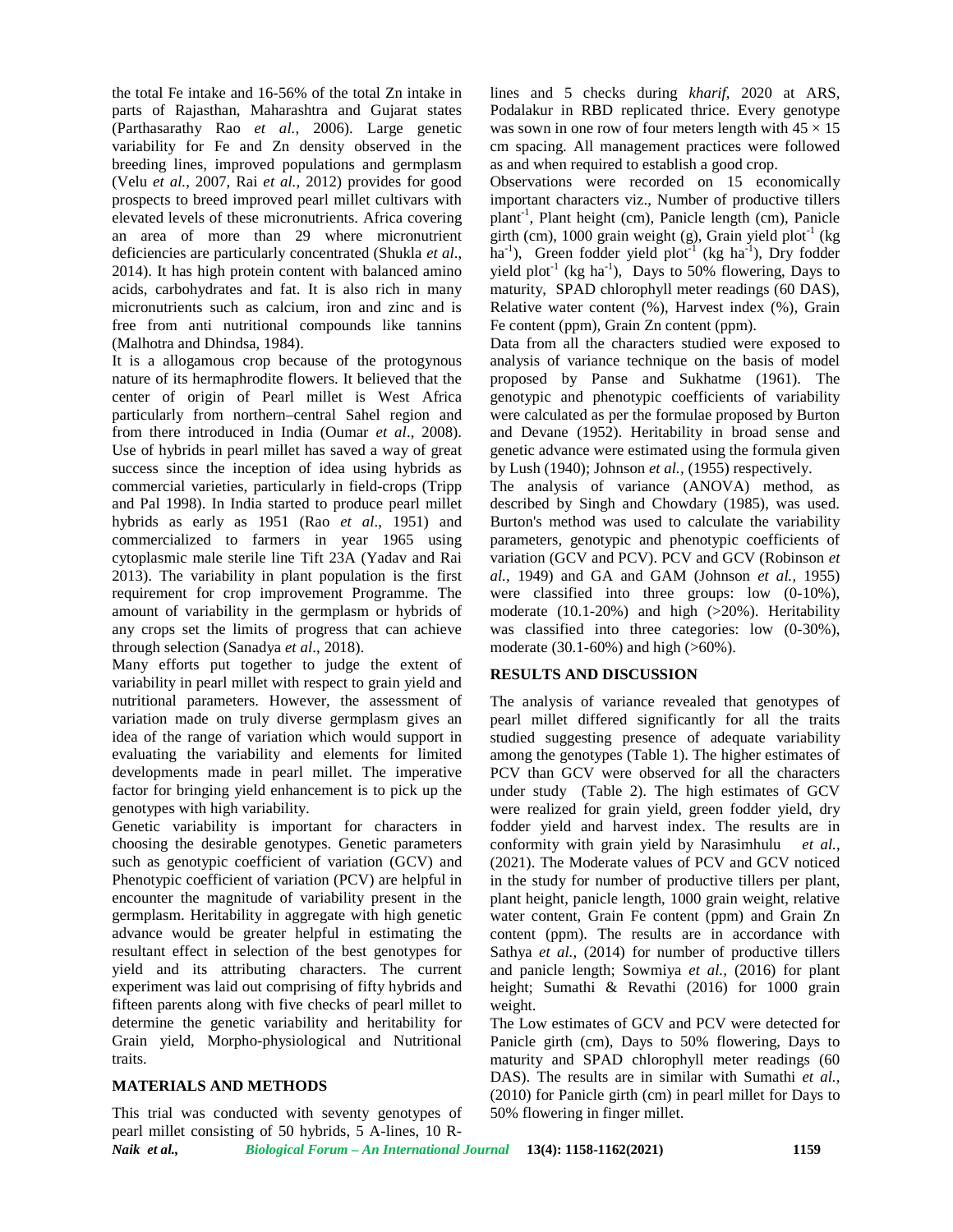The High heritability recorded for all the characters pointed out that there is least effect of environment on the trait expression. Thus, for enhancement of this trait expression simple selection will be more impressive in early generations on the basis of *per se* performance. High heritability for grain yield per plant advocates that straight selection based on grain yield alone would be impressive for bringing improvement.

|         |                                                      | <b>Mean sum of squares</b> |                   |              |  |  |
|---------|------------------------------------------------------|----------------------------|-------------------|--------------|--|--|
| Sr. No. | Character(s)                                         | <b>Replications</b>        | <b>Treatments</b> | <b>Error</b> |  |  |
|         |                                                      | (df: 2)                    | (df: 69)          | (df: 138)    |  |  |
| 1.      | Number of productive tillers plant <sup>-1</sup>     | 0.0005                     | $0.42**$          | 0.027        |  |  |
| 2.      | Plant height (cm)                                    | 31.75                      | 1301.75**         | 39.85        |  |  |
| 3.      | Panicle length (cm)                                  | 2.83                       | $30.01**$         | 1.40         |  |  |
| 4.      | Panicle girth (cm)                                   | 0.04                       | $0.25**$          | 0.02         |  |  |
| 5.      | 1000 grain weight (g)                                | 0.51                       | 7.93**            | 0.42         |  |  |
| 6.      | Grain yield $plot^{-1}$ (t ha <sup>-1</sup> )        | 0.06                       | $1.65**$          | 0.05         |  |  |
| 7.      | Green fodder yield $plot^{-1}$ (t ha <sup>-1</sup> ) | 21.78                      | 93.33**           | 3.85         |  |  |
| 8.      | Dry fodder yield $plot^{-1}$ (t ha <sup>-1</sup> )   | 0.41                       | $8.60**$          | 0.58         |  |  |
| 9.      | Days to 50% flowering                                | 3.10                       | $21.08**$         | 1.60         |  |  |
| 10.     | Days to maturity                                     | 4.08                       | $26.92**$         | 1.78         |  |  |
| 11.     | SPAD chlorophyll (60 DAS)                            | 25.07                      | 48.49**           | 2.10         |  |  |
| 12.     | Relative water content $(\%)$                        | 28.87                      | 237.69**          | 9.44         |  |  |
| 13.     | Harvest index (%)                                    | 5.63                       | $146.26**$        | 12.73        |  |  |
| 14.     | Grain Fe content (ppm)                               | 2.83                       | 278.80**          | 2.64         |  |  |
| 15.     | Grain Zn content (ppm)                               | 0.10                       | 143.11**          | 1.21         |  |  |

**Table 1: Analysis of variance for the characters studied.**

\* Significant at 5% level, \*\* Significant at 1 % level

## **Table 2: Estimates of genetic parameters for grain yield, morpho-physiological and nutritional traits in** *kharif***.**

| Sr. No.          | Character $(s)$ $(k)$                                        | Mean   | Range |                 | <b>Variance</b> |                             | <b>Coefficient of</b><br><b>Variation</b> |            | <b>Heritability</b><br>(Broad<br>sense)<br>(%) | <b>Genetic</b><br>advance<br>(GA) | <b>Genetic Advance</b><br>as percent of mean<br>$($ %) |
|------------------|--------------------------------------------------------------|--------|-------|-----------------|-----------------|-----------------------------|-------------------------------------------|------------|------------------------------------------------|-----------------------------------|--------------------------------------------------------|
|                  |                                                              |        | Min.  | Max.            |                 | <b>Genotypic</b> Phenotypic | Genotypic                                 | Phenotypic |                                                |                                   |                                                        |
| 1.               | Number of<br>productive<br>tillers plant <sup>-1</sup>       | 2.27   | 1.60  | 3.24            | 0.13            | 0.16                        | 16.07                                     | 17.62      | 83.20                                          | 0.88                              | 38.71                                                  |
| 2.               | Plant height (cm)                                            | 151.75 | 88.00 | 190.6<br>$\tau$ | 420.62          | 460.49                      | 13.52                                     | 14.14      | 91.30                                          | 51.75                             | 34.10                                                  |
| $\overline{3}$ . | Panicle length (cm)                                          | 23.95  | 16.91 | 31.71           | 9.54            | 10.94                       | 12.89                                     | 13.81      | 87.10                                          | 7.61                              | 31.77                                                  |
| 4.               | Panicle girth (cm)                                           | 2.94   | 2.08  | 3.52            | 0.08            | 0.10                        | 9.41                                      | 10.59      | 78.90                                          | 0.65                              | 22.05                                                  |
| 5.               | 1000 grain weight (g)                                        | 12.02  | 8.73  | 15.97           | 2.51            | 2.93                        | 13.17                                     | 14.24      | 85.60                                          | 3.87                              | 32.15                                                  |
| 6.               | Grain yield plot <sup>-1</sup><br>$(t \text{ ha}^{-1})$      | 2.80   | 1.42  | 4.36            | 0.53            | 0.58                        | 26.05                                     | 27.27      | 91.20                                          | 1.84                              | 65.69                                                  |
| 7.               | Green fodder vield<br>$plot^{-1}$<br>$(t \, ha^{-1})$        | 19.74  | 8.58  | 31.25           | 29.83           | 33.68                       | 27.66                                     | 29.40      | 88.50                                          | 13.57                             | 68.72                                                  |
| 8.               | Dry fodder yield plot <sup>-1</sup><br>$(t \text{ ha}^{-1})$ | 5.88   | 2.42  | 10.49           | 2.67            | 3.26                        | 27.79                                     | 30.69      | 82.00                                          | 3.91                              | 66.43                                                  |
| 9.               | Days to 50%<br>flowering                                     | 47.77  | 40.33 | 51.67           | 6.49            | 8.10                        | 5.33                                      | 5.96       | 80.20                                          | 6.02                              | 12.61                                                  |
| 10.              | Days to maturity                                             | 82.20  | 73.67 | 88.0            | 8.38            | 10.16                       | 3.52                                      | 3.88       | 82.50                                          | 6.94                              | 8.44                                                   |
| 11.              | SPAD chlorophyll<br>meter readings (60<br>DAS)               | 53.87  | 45.37 | 62.17           | 15.47           | 17.56                       | 7.30                                      | 7.78       | 88.00                                          | 9.74                              | 18.08                                                  |
| 12.              | Relative water<br>content (%)                                | 77.30  | 56.00 | 88.33           | 76.08           | 85.53                       | 11.28                                     | 11.96      | 89.00                                          | 21.72                             | 28.10                                                  |
| 13.              | Harvest index (%)                                            | 32.92  | 21.63 | 51.73           | 44.51           | 57.24                       | 20.27                                     | 22.98      | 77.80                                          | 15.53                             | 47.18                                                  |
| 14.              | Grain Fe content<br>(ppm)                                    | 69.73  | 49.00 | 86.61           | 92.06           | 94.70                       | 13.76                                     | 13.96      | 97.20                                          | 24.97                             | 35.82                                                  |
| 15.              | Grain Zn content<br>(ppm)                                    | 42.54  | 28.00 | 55.0            | 47.30           | 48.52                       | 16.17                                     | 16.38      | 97.50                                          | 17.93                             | 42.14                                                  |

High estimates of genetic advance as per cent mean for Number of productive tillers plant<sup>-1</sup>, Plant height (cm), Panicle length (cm), Panicle girth (cm), 1000 grain weight (g), Grain yield plot<sup>-1</sup> (kg ha<sup>-1</sup>), Green fodder yield plot<sup>-1</sup> (kg ha<sup>-1</sup>), Dry fodder yield plot<sup>-1</sup> (kg ha<sup>-1</sup>), Relative water content (%), Harvest index (%), Grain

Fe content (ppm) and Grain Zn content (ppm) and moderate estimates for the characters Days to 50% flowering and SPAD chlorophyll meter readings (60 DAS) observed in the study pointed out that greater influence of genetic causes in the trait inheritance. Simple selection would help to fix these traits. The low genetic advance as per cent mean noticed for Days to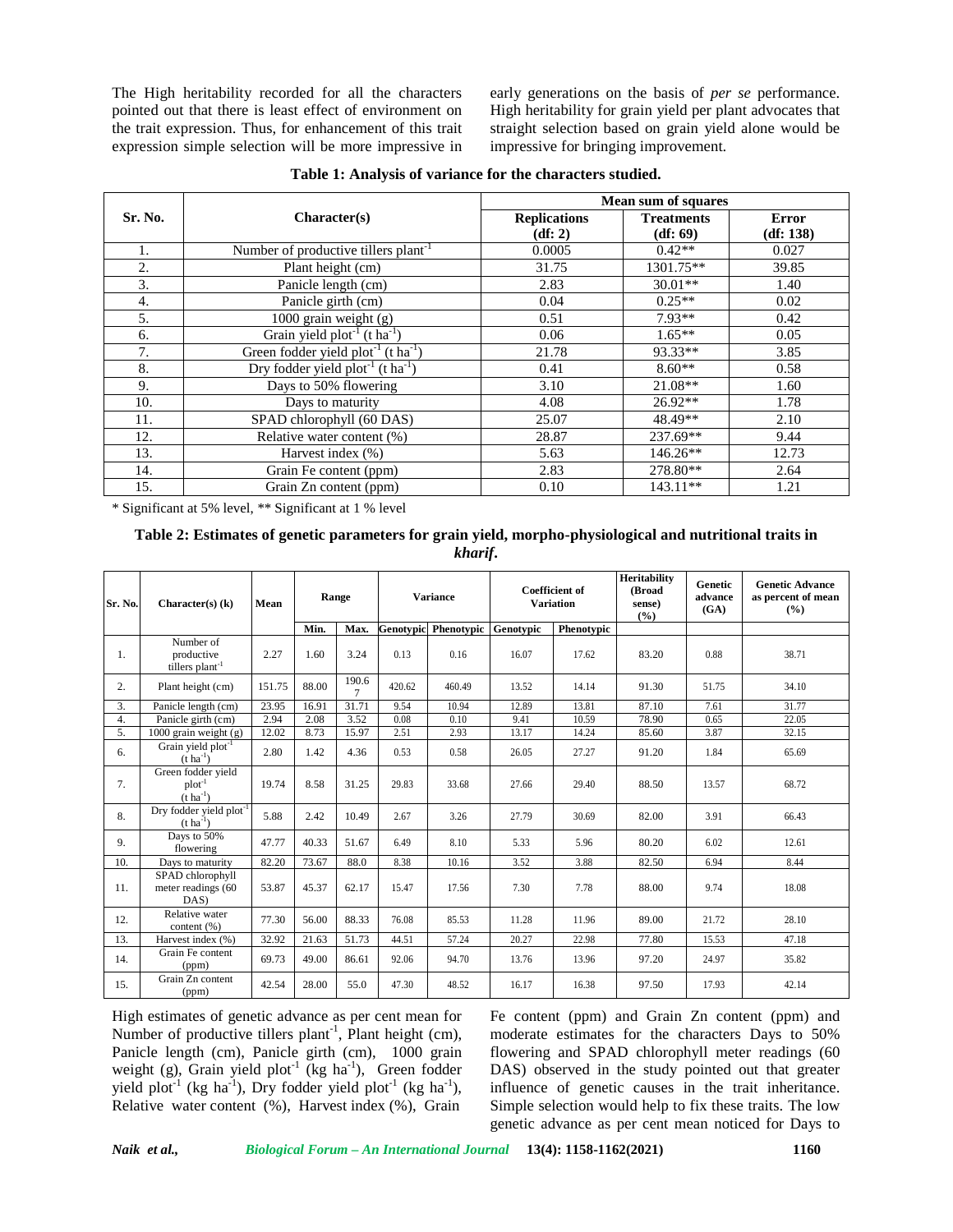maturity indicated simple selection may not be effective.

In the current experiment high heritability in combination with high genetic advance as per cent of mean recorded Number of productive tillers plant<sup>-1</sup>,  $\frac{t}{t}$ Plant height (cm), Panicle length (cm), Panicle girth (cm), 1000 grain weight (g), Grain yield plot<sup>-1</sup> (kgha<sup>-1</sup>), Green fodder yield plot<sup>-1</sup> (kg ha<sup>-1</sup>), Dry fodder yield plot<sup>-1</sup> (kg ha<sup>-1</sup>), Relative water content  $(\%)$ , Harvest index (%), Grain Fe content (ppm) and Grain Zn content (ppm) advocated that additive gene action was involved in the genetic control of these traits. Thus, simple selection may be practiced to betterment of these traits. The results are in agreement with Number of productive tillers plant and Grain yield plot<sup>-1</sup> (kg ha<sup>-1</sup>) by Narasimhulu *et al.,* (2021); Panicle length (cm) and 1000 grain weight (g) by Yadav *et al.,* (2020); grain Fe content (ppm) and grain Zn content (ppm) by Chaudhary *et al.,* (2012).

The High heritability in combination with moderate genetic advance as per cent of mean recorded for Days to 50% flowering and SPAD chlorophyll meter readings (60 DAS) asuggests that these characters are controlled by both additive and non-additive gene action. High heritability along with low genetic advance observed for Days to maturity indicate the influence of non-additive gene action in the inheritance of these characters. In this case simple selection alone may not be effective and necessitates adoption of heterosis breeding programme. The same outcomes are in accordance with Days to 50% flowering by Narasimhulu *et al.,* (2020).

The perusal of results revealed that there is adequate genetic variability in the present material studied. High heritability combination with high genetic advance noticed for all the characters indicates that additive gene action is involved in the genetic control of these traits and these traits are less influenced by environment. Therefore, simple selection for these characters based on phenotypic values can be advocated for yield improvement in pearl millet. High heritability coupled with low genetic advance Days to maturity indicates the presence of non-additive gene action. Hence, simple selection may not be effective and hence this character enhancement could be done by intermating of selected superior genotypes through recombination breeding. The identified hybrids with high yield and enriched nutrients would be useful as the crucial genetic resources for developing biofortified and agronomically superior hybrids.

**Authors' contributions.** All authors contributed equally to the planning and execution of the research.

**Acknowledgements.** The authors thank Department of Genetics and Plant Breeding, S.V. Agricultural college, Tirupati and Agricultural Research Station, Podalakur, Acharya N. G. Ranga. Agricultural university for the support in conducting the study. The first author is also grateful to

ICRISAT, Patancheru, Hyderabad for contributing seed material to conduct the research.

**Conflict of Interest.** The authors declare that they have no known competing financial interests or personal relationships that could have appeared to influence the work reported in this paper.

#### **REFERENCES**

- Anonymous (2018b). Statistical abstract of Andhra Pradesh, Directorate of Economics and Statistics. Andhra Pradesh. Area, production and yield of principal crops. pp: 41-54.
- Anonymous (2019-20). Directorate of Economics and Statistics (DES), Ministry of Agriculture and Farmers Welfare (MoA&FW), India.
- Burton, G. W. & Devane, E. H. (1952). Estimating heritability in tall fescue (*Festuca arundinaceae*) from replicated clonal material. *Agronomy Journal, 45*: 478-481.
- Chaudhary, R., Jat, B., Anwale, R., Dhikwal, S., & Sharma, K. (2012). Studies on estimates of genetic variability and character association of yield components and protein content in pearl millet. *Forage Research, 38*: 80-85.
- Johnson, H. W., Robinson, H. F., & Comstock, R. E. (1955). Estimation of genetic and environmental variability in soybean. *Agronomy Journal, 47*: 314-318.
- Lush, J. L. (1940). Intra-sire correlation and regression of offspring in rams as a method of estimating heritability of characters. *Proceedings of American Society of Animal Product, 33*: 292-301.
- Malhotra, S. & Dhindsa, K. S. (1984). Chemical composition and other nutritive characteristics of bajra (*Pennisetum typhoides* L.)-a review. *International Journal of Tropical Agriculture*, *2*(4), 271-286.
- Narasimhulu, R., & Veeraraghavaiah, R. (2020). Genetic variability and association studies of pearl millet genotypes for yield contributing traits under rainfed conditions of Andhra Pradesh. *Journal of Pharmacognosy and Phytochemistry*, *9*(3): 2301-2304.
- Narasimhulu, R., Sahadeva Reddy, B., Tara Satyavathi. C., & Ajay, B. C. (2021). Performance, Genetic Variability and Association Analysis of Pearl Millet Yield Attributing Traits in Andhra Pradesh's Arid Region. *Chemical Science Review and Letters, 10*(38): 177- 182.
- Oumar, I., Mariac, C., Pham, J. & Vigouroux, V. (2008). Phylogeny and origin of pearl millet (*Pennisetum glaucum* (L.) R. Br) as revealed by microsatellite loci. *Theoretical and Applied Genetics, 117*: 489-497.
- Panse, V. G., & Sukhatme, P. V. (1961). Statistical methods for agricultural workers. 2<sup>nd</sup> ed., ICAR, New Delhi, 361 pp.
- Parthasarathy Rao, P., Birthal, P. S., Reddy, B. V. S., Rai, K. N. & Ramesh, S. (2006). Diagnostics of sorghum and pearl millet grains-based nutrition in India. *Int Sorghum Millets Newsl., 47*: 93–96.
- Rai, K. N., Govindaraj, M. and Rao, A. S. (2012). Genetic enhancement of grain iron and zinc content in pearl millet. *Qual. Assur. Saf. Crop, 4*: 119–125.
- Rao, P. K., Nambiar, A. K. & Madhav Menon, P. (1951). Maximization of production by cultivation of hybrid strain with special reference to cumbu (pearl millet). *Madras Agricultural Journal*, *38*: 95-100.